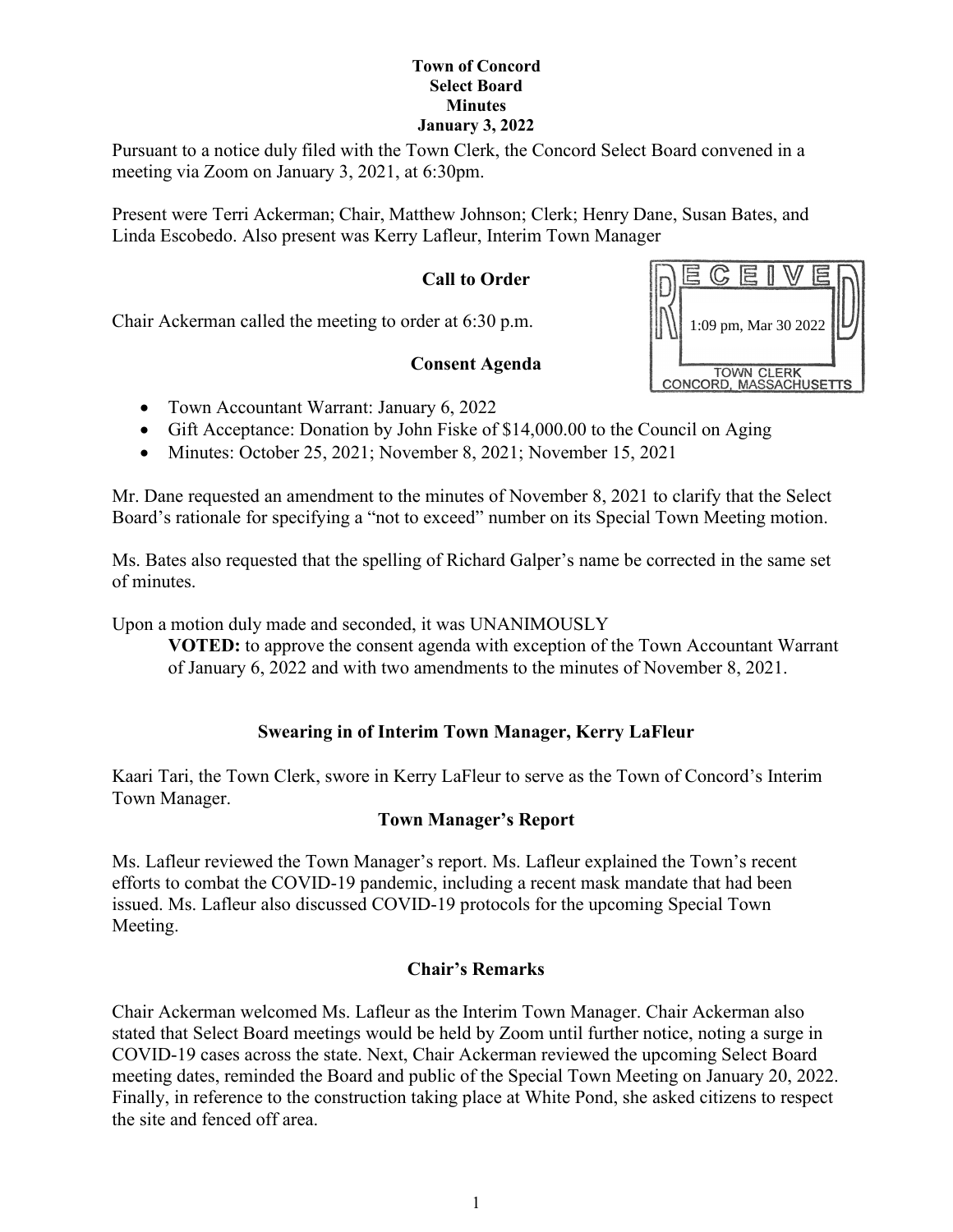## **Update from Concord Municipal Affordable Housing Trust:**

Keith Bergman, of 56 White Avenue and Chair of the Concord Municipal Affordable Housing Trust, stated that he was there to ask the Board for their approval of two items.

#### **1) Vote on CHDC request to decommit \$570,000 for 100 Elm Brook**

Mr. Bergman asked the Board to decommit \$570,000 in funds that the Board had previously committed for the purchase of a condominium because the current owner had decided not to sell the unit.

Chair Ackerman asked if the funds would be returned to the Affordable Housing Trust. Elizabeth Rust, the Director of the Regional Housing Services Office (RHSO), stated that the Board had transferred approximately \$1,200,000 to the Trust, and that they were seeking a release of the commitment of the funds.

Mr. Johnson asked if the vote in June was to release the funds from Free Cash at that time. Ms. Lafleur stated that Town Meeting had appropriated the funds for Affordable Housing.

Upon a motion duly made and seconded, it was UNANIMOUSLY

**VOTED**: to rescind the Select Board's June 1, 2021 vote to commit \$570,000 to buy down a unit located at 100 Elm Brooke and return the \$570,000 commitment to the Municipal Affordable Housing Trust.

#### **2) Review request to designate \$500,000 of free cash to affordable housing**

Mr. Bergman stated that the Concord Municipal Affordable Housing Trust Fund Board had discussed proposing an article at the Annual Town Meeting in 2022. He noted that the Select Board had previously put forward articles at past Town Meetings on behalf of the Trust and requested that they do the same for the 2022 Annual Town Meeting. Mr. Bergman stated that the Trust understood that Free Cash may not always be the best funding source of the Trust, and that the home rule petitions that had been filed had not yet been taken up by the State Legislature, but that the Trust would like to have a larger discussion with the Select Board to determine some of the best funding sources for the Trust.

Ms. Lafleur reviewed the Fiscal Year 2023 budget and potential ways to fund the Trust.

## **3) Review CMAHT support for Upland Road/Old Marlboro Road land acquisition project**

Mr. Bergman reviewed the Upland Road land acquisition project and stated that the Trust had met with the Concord Housing Development Corporation and were focusing on developing five affordable housing units. Mr. Bergman stated that a \$140,000 deposit would be required to move the project forward, and that the Trust would be funding \$50,000 of that sum. Ms. Rust noted that Marcia Rasmussen and Delia Kaye had prepared a plan for the development.

The Board discussed the potential development with Ms. Rust, who was encouraged by the possibility of creating five new units of affordable housing. They asked about the mix of owner and residential units and the refundability of the deposit. Ms. Rust said that the existing duplex

would be rented, but that no decision had been made yet on the other units. She also described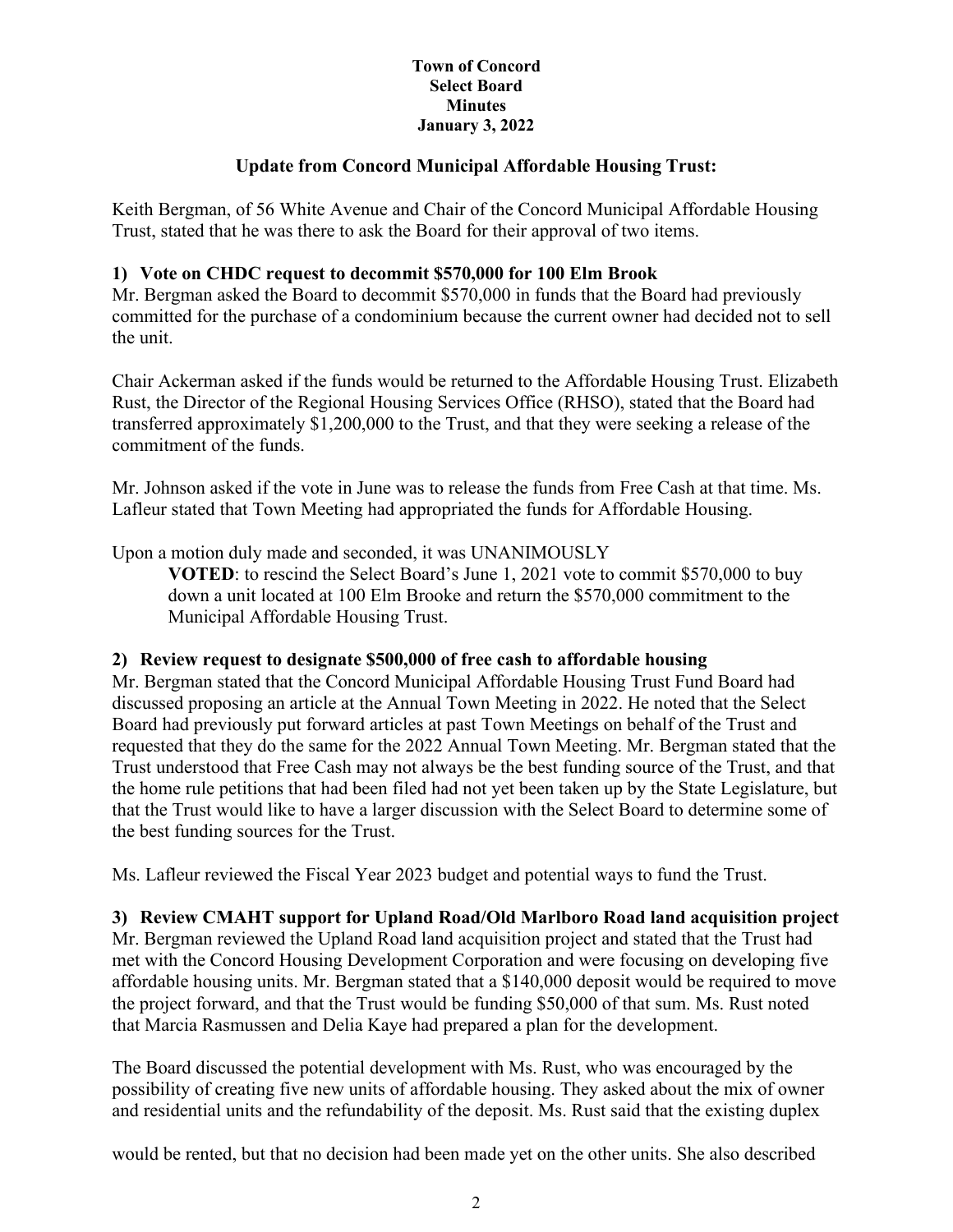the conditions under which the deposit could be returned.

Mr. Johnson expressed concern that the project was creating fewer units of affordable housing than could be built by right in a commercial residential development. Mr. Dane added his concern that the cost for the land could yield a prohibitive cost per affordable unit.

Marcia Rasmussen, the Town's Director of Planning, stated that the proposed project was like other affordable housing developments in Town. There are a number of potential development alternatives, including Habitat for Humanity, with lower construction costs than were projected for the unit that had been recently proposed at the Gerow site on Commonwealth Ave.

Diane Proctor, Chair of the Community Preservation Committee, spoke on her own behalf to clarify how the Community Preservation Act funding for the project would be presented at Annual Town Meeting.

## **4) Discuss CMAHT Trust Guidelines**

Mr. Bergman stated that the Trust had been working on written guidelines for the Trust, which would be subject to the Select Board's approval. Mr. Bergman stated that the guidelines the Trust would present would be updated following the completion of the Housing Production Plan. Ms. Rasmussen added that a consultant had been retained, and that the RHSO had also been engaged to work on the Housing Production Plan. A draft charge for the Housing Production Plan Steering Committee will be presented to the Board in the coming weeks.

## **Review Finance Department Plans**

Ms. Lafleur reviewed the memo included as part of the Select Board's meeting packet. She stated that she would like to split the role of Finance Director into two positions: Interim Finance Director and Interim Treasurer-Collector. Ms. Lafleur requested that the Select Board appoint Colleen Rhinhart, the Acting Treasurer-Collector, as Interim Treasurer-Collector at their meeting on January 24, 2022. Ms. Lafleur further added that the position of Interim Finance Director had been advertised extensively and was open until filled. Ms. From the period of January 1-24, 2022, she had appointed Jon Harris as Acting Finance Director. Mr. Harris is currently the Town's Budget and Purchasing Director. Additionally, Ms. Lafleur stated that the Town was reviewing how to proceed with filling the position of Principal Assessor, noting that the Town had retained an Interim Assessor since the departure of Lane Partridge in October.

## **Discuss Committee/Citizen Requests and SMT Input**

Chair Ackerman stated that she and Mr. Johnson had met with members of the Senior Management Team earlier in the day to discuss Committee/Citizen Requests and for the Senior Management Team to provide input.

Ms. Lafleur reviewed a spreadsheet, which was included in the Select Board's meeting packet. Ms. Lafleur highlighted what she believed were the four major areas of focus discussed at the meeting. They were Select Board/Staff Communications, Boards & Committees/Staff Liaison, Boards & Committees/Staff (where no liaison has been assigned), and Residents/Staff.

Chair Ackerman reviewed a document that she and Mr. Johnson had compiled with their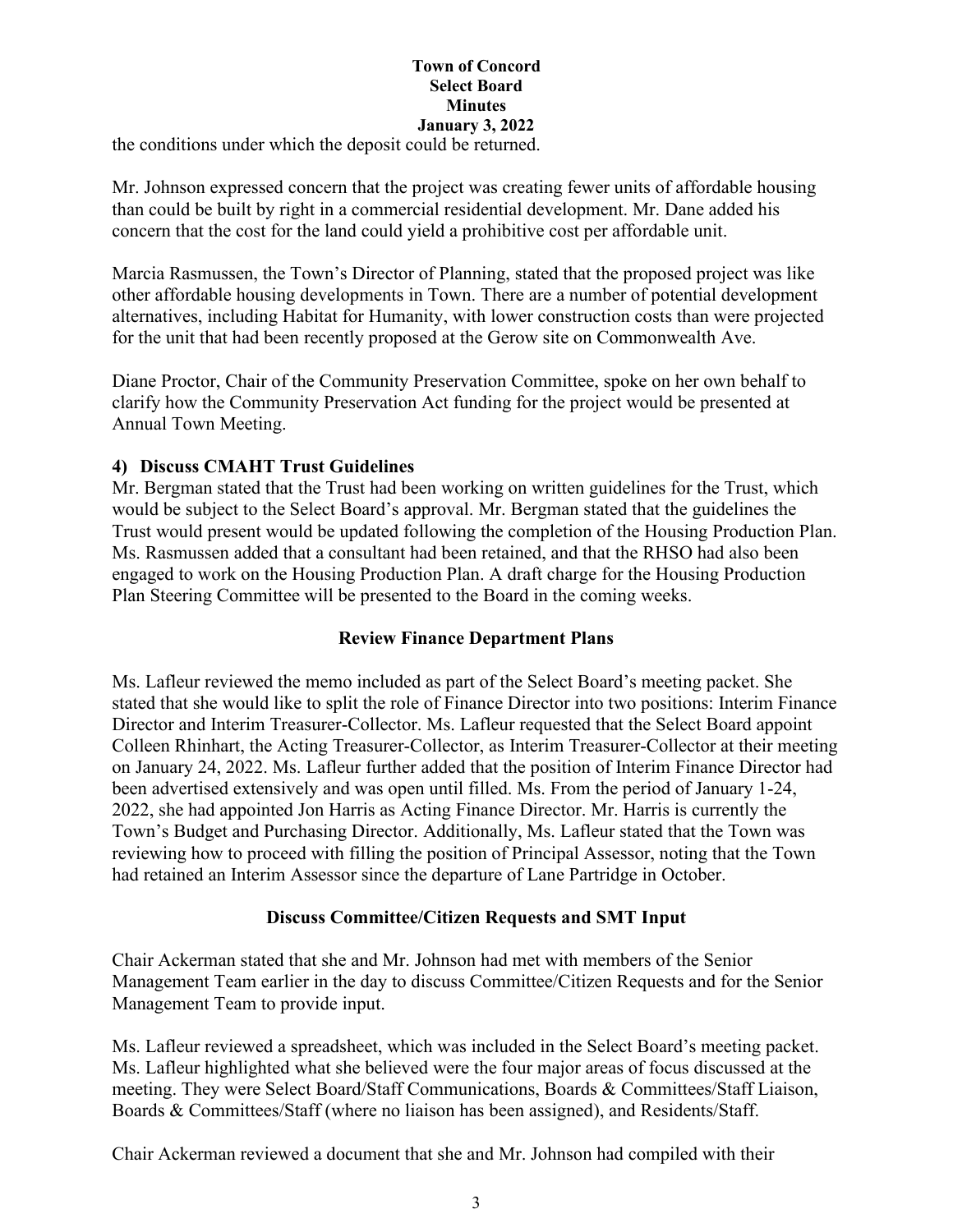thoughts on the meeting with the Senior Management Team, which was included in the Select Board's meeting packet. Both Chair Ackerman and Mr. Johnson called on residents, board/committee members, Select Board members, and Town staff to maintain civil discourse when conducting Town business. Additionally, Chair Ackerman and Mr. Johnson discussed the possible development of a Code of Conduct. Chair Ackerman thanked Ms. Lafleur and the Senior Management Team for taking the time to discuss this matter with the Select Board and hoped to hold another meeting with them in the future.

## **Review of Select Board Goals Accomplished in FY22**

The Board reviewed the 2021-2022 Select Board Goals, which was included in the Select Board meeting packet. The Board reviewed the progress that they had made on the items included in the document, and highlighted areas that they should continue to make progress on in the future.

## **Vote on Additional Select Board License Renewals for Calendar Year 2022**

Chair Ackerman stated that while most licenses had been granted at the Select Board meeting on December 20, 2021, there were some applicants that had not submitted all necessary paperwork in time for consideration at that meeting. Christopher Carmody, Administrative Manager in the Town Managers Office, informed the Board that all applicants listed in the Select Board's meeting packet had submitted all the necessary documents to be considered for a license.

Upon a motion duly made and seconded, it was UNANIMOUSLY

**VOTED**: to approve all listed license applications as detailed in the Administrative Manager's memo dated December 31, 2021 and included in the Board packet for this meeting.

## **Discuss Possible Annual Town Meeting Articles**

Ms. Lafleur reviewed a memo included in the Select Board's meeting packet, dated December 30, 2021, regarding Potential Annual Town Meeting Articles. Ms. Lafleur explained that the first article, if approved, would allow the Town to hire an Investment Advisor to aid the Treasurer-Collector in the management of the OPEB Trust fund, which had a balance of approximately \$33,600,000.

Ms. Lafleur reviewed the possible second Warrant Article detailed in her memo to the Board, the establishment of an Electrification Fund. Ms. Lafleur explained that the Town had been approached by a resident who would like to make a sizable donation to the Town to aid in the electrification of the Town's fleet. Ms. Lafleur explained the benefits of setting up a trust fund for the purpose of helping the Town sustain its sustainability initiatives, and that it would be both beneficial to the Town and residents who also wished to donate to this fund in the future.

Chair Ackerman asked the Board if they would be interested in submitting a warrant article that would allow the Town to include explanatory information on a ballot during future debt exclusion votes. Ms. Lafleur provided further clarification, noting that it would allow the Town to provide more information on future ballots. The Board voiced support for including a warrant article like the one Chair Ackerman described.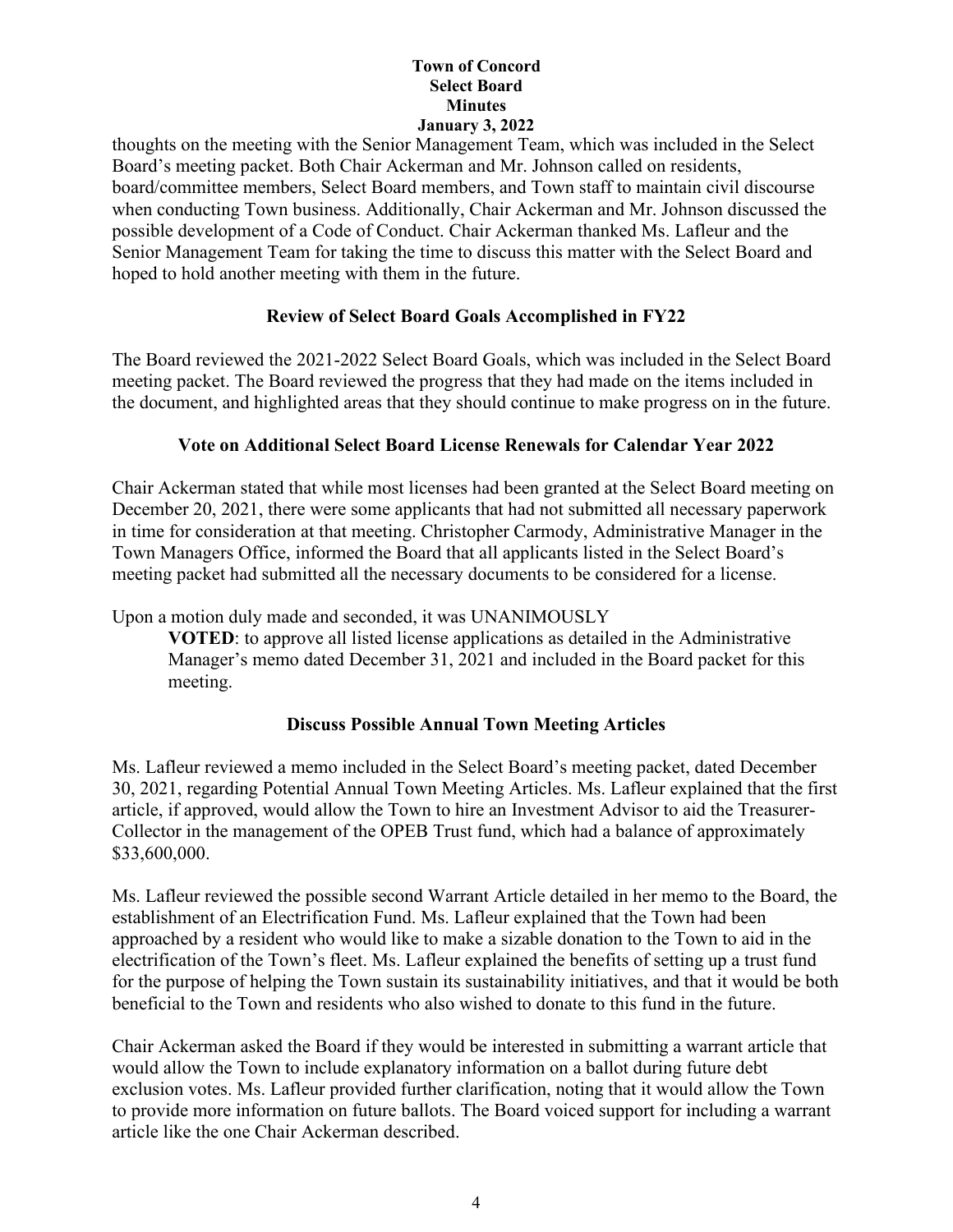Mr. Johnson proposed discussing free cash appropriations at the preview meeting on January 8, 2022, as a possible warrant article. Mr. Johnson cited the discussion regarding Affordable Housing as a possible reason to take up the issue as a warrant article.

#### **Vote to Authorize MWPAT Interim Note Loan**

Ms. Lafleur recalled the vote the Board made in September which authorized the submission of a loan application to the Massachusetts Clean Water Trust (MWPAT) seeking \$512,337 which would be used to finance septic systems for Concord residents, who otherwise may not be able to afford to install them. Ms. Lafleur stated that the loan from the MWPAT would be a 0% interest loan.

Upon a motion duly made and seconded, it was UNANIMOUSLY

**VOTED**: (1) That the Town shall issue a bond or bonds in an aggregate principal amount not to exceed \$512,337 (the "Bonds") pursuant to Chapters 29C and 111 of the General Laws and a vote of the Town passed April 29, 2009 (Article 42), which authorized a total borrowing of \$2,000,000, for a community septic management loan program (the "Project"); and (2) That in anticipation of the issuance of the Bonds the Treasurer is authorized to issue an interim loan note or notes (the "Notes") from time to time in an aggregate principal amount not to exceed \$512,337; and (3) that each Bond or Note shall be issued as a single registered security, and sold to the Massachusetts Clean Water Trust (the "Trust") at a price determined pursuant to the Financing Agreement; and (4) that the Treasurer is authorized to determine the date, the form, the maximum interest rate and the principal maturities of each Bond and Note, and to execute a Financing Agreement or Agreements with the Trust with respect to the sale of the Bonds or Notes to approved by a majority of the members of the Select Board and the Treasurer and evidenced by their execution of the Bonds or Notes; and (5) that any certificates or documents relating to each Bond and Note (collectively, the "Documents"), may be executed in several counterparts, each of which shall be regarded as an original and all of which shall constitute one and the same document; delivery of an executed counterpart of a signature page to a Document by electronic mail in a ".pdf" file or by other electronic transmission shall be as effective as delivery of a manually executed counterpart signature page to such Document; and electronic signatures on any of the Documents shall be deemed original signatures for the purposes of the Documents and all matters relating thereto, having the same legal effect as original signatures; and (6) that all action taken to date by the Town and its officers and agents to carry out the Project and its financing, including the execution of any loan agreement by the Treasurer, are hereby ratified, approved and confirmed; and (7) that the Treasurer and the other appropriate Town officials are each hereby authorized to take any and all actions necessary or convenient to carry out the provisions of this vote, including execution and delivery of the Financing Agreement or Agreements and the Project Approval Certificate and Regulatory Agreement or Agreements relating to the Project.

#### **Select Board Member Liaison Reports**

Ms. Bates reported that she had attended the Personnel Board meeting and that they had discussed several potential Town Meeting warrant articles they were considering submitting to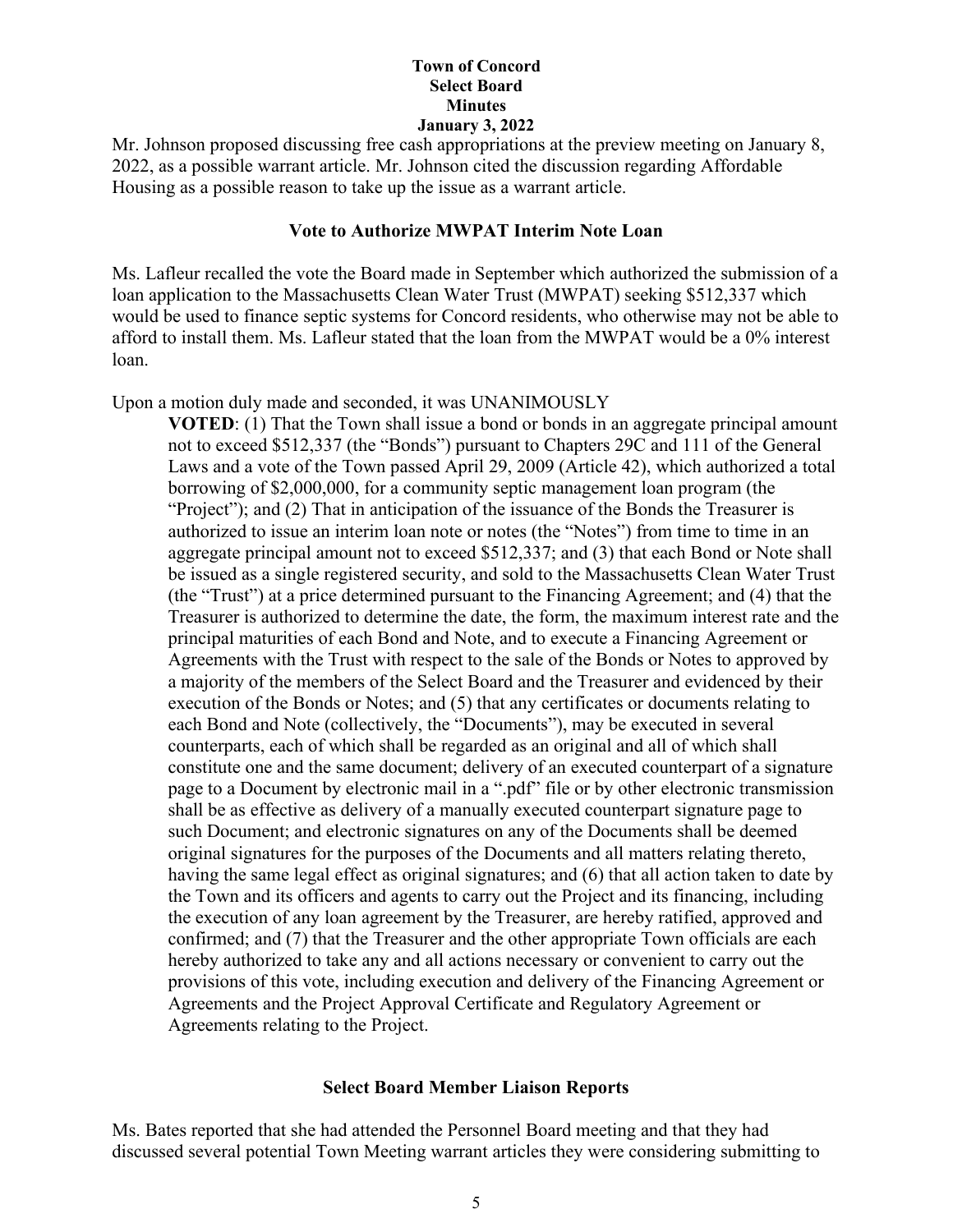Town Meeting. Ms. Bates also reported on her attendance of a Personnel Study Task Force meeting.

Ms. Escobedo reported that she had attended a recent Planning Board meeting where they discussed several potential warrant articles they were considering submitting to Town Meeting.

Mr. Dane reported that he had attended a recent Board of Health meeting where a mask mandate was discussed and adopted. Mr. Dane also reported on the Library Committee, and the recent hiring of a new Library Director. Mr. Dane also attended and reported on the Civil War Monument Task Force.

Mr. Johnson reported that the Climate Action Advisory Board elected a new chair, and the Municipal Light Board held their rate hearing.

Chair Ackerman reported on the Hugh Cargill Trust Committee and the School Committee.

#### **Committee Nominations**

There were none.

#### **Committee Appointments**

Upon a motion duly made and seconded, it was UNANIMOUSLY **VOTED**: to appoint Frank G. Feeley of 347 Lexington Road to the Concord Municipal Affordable Housing Trust for a two year term set to expire April 30, 2023

#### **Miscellaneous Correspondence**

Chair Ackerman stated that there was none.

#### **Public Comment**

Karlen Reed, of 83 Whits End Road, voiced her support of the potential OPEB Trust Fund warrant article discussed by the Board and Ms. Lafleur. Ms. Reed also recommended that, should the article be approved, any advisor make periodic updates on the performance of the Trust Fund.

Diane Proctor, of 57 Sudbury Road, stated that on January 6, 2022, there would be a standout to celebrate democracy, where Senators Barrett and Eldridge would be speaking. Ms. Proctor also informed the Board that the League of Women Voters would be hosting Town Clerk Kaari Tari to explain the changes to voting districts and precincts to better inform the public on how and where to vote on Friday, January 7, 2022.

Pamela Dritt, of 13 Concord Greene, asked the Board if a rule existed that would prohibit the Town from investing in fossil fuels with Town funds and investments. Ms. Lafleur stated that the Town did adhere to such a principal. Ms. Dritt voiced concerns over the Envision Concord plan and its lack of sustainability measures. Ms. Dritt also asked how a resident could bring a warrant article to Town Meeting. Ms. Escobedo recommended Ms. Dritt reach out to the Town